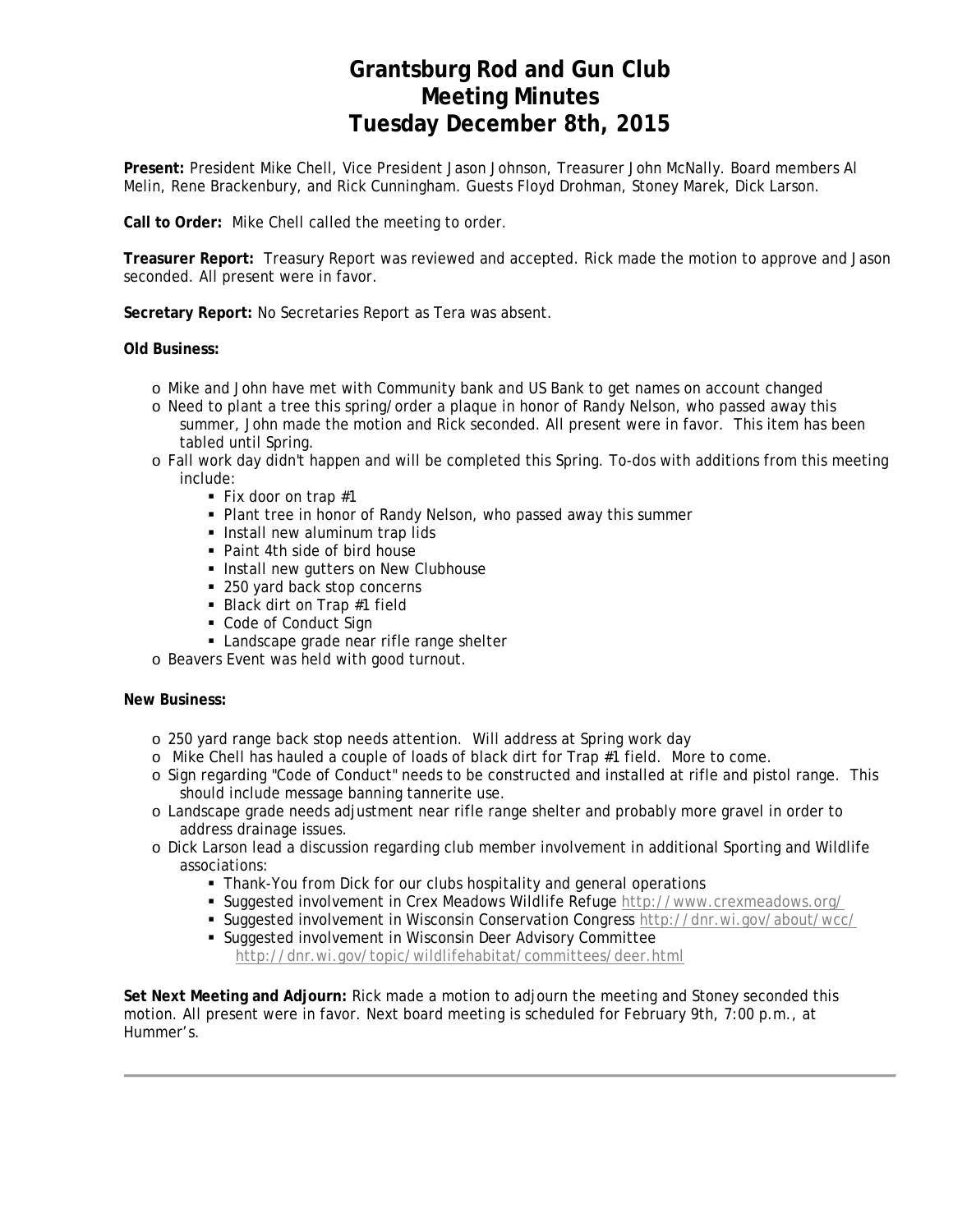## **Grantsburg Rod and Gun Club Meeting Minutes Tuesday October 13th, 2015**

**Present:** President Mike Chell, Treasurer John McNally, Secretary Tera Nelson. Board members Al Melin. Guests Floyd Drohman & Stoney Marek.

**Call to Order:** Mike Chell called the meeting to order.

**Treasurer Report:** Treasury Report was reviewed and accepted. Tera made the motion to approve and Floyd seconded. All present were in favor

**Secretary Report:** Secretaries Report was reviewed and accepted. Al made the motion to approve and Stoney seconded. All present were in favor.

**Old Business:** 

- o Mike and John need to meet with Community bank and US Bank to get names on account changed
- o Need to plant a tree this spring/order a plaque in honor of Randy Nelson, who passed away this summer, John made the motion and Rick seconded. All present were in favor.
- o Fall work day was Saturday, October 3rd; outstanding to-dos include:
	- Fix door on trap  $#1$
	- Plant tree in honor of Randy Nelson, who passed away this summer
	- **Install new aluminum trap lids**

#### **New Business:**

- o Contract has been signed with Pine Tech
	- 11 members as of now
	- Gate combination will only be provided to range officers, not all members
- o Hummer would like to use the gun club, skeet, and trap houses on Saturday, October 24th, from 1 p.m. to dark, for Beaver's Limited. The board has approved this.

**Set Next Meeting and Adjourn:** Tera made a motion to adjourn the meeting and Al seconded this motion. All present were in favor. Next board meeting is scheduled for December 8th, 7:00 p.m., at Hummer's.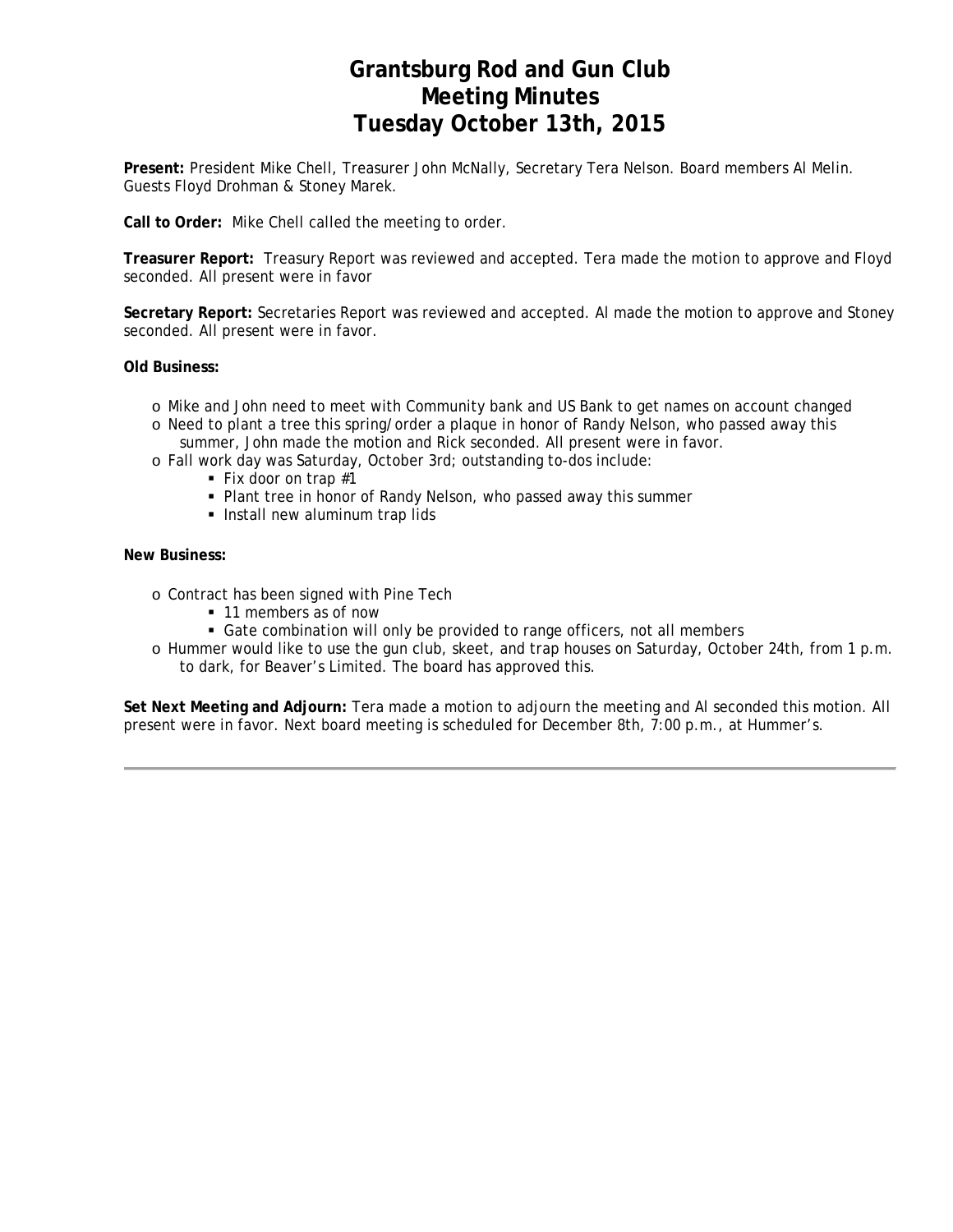## **Grantsburg Rod and Gun Club Meeting Minutes Tuesday September 8th, 2015**

**Present:** President Mike Chell, Treasurer John McNally, Secretary Tera Nelson. Board members Al Melin, Rene Brackenberry and Rick Cunningham. Guest Floyd Drohman

**Call to Order:** Mike Chell called the meeting to order.

**Treasurer Report:** Treasury Report was reviewed and accepted. Rene made the motion to approve and Floyd seconded. All present were in favor.

**Secretary Report:** Secretaries Report was reviewed and accepted. Al made the motion to approve and Rick seconded. All present were in favor.

#### **Old Business:**

- o Mike and John need to meet with Community bank and Us Bank to get names on account changed
- o New microphone for new Canterbury release system has been received
- o The following topic has been tabled: Thursday night concessions need to be documented, laminated, and posted to include:
	- **Thursday concession volunteers need control squads by numbering score sheets and getting** shooters to sign up on scoresheets even if they are only shooting a practice round. This will help to ensure all shooters are paying before they shoot.
- o New pallet jack has been purchased
- o Fall work day is scheduled for Saturday, October 3rd
	- Paint bird house (green)
	- Change doors on trap #3 (This may get postponed as there is a plan in place to install a flip up roof this fall)
	- Fix door on trap  $#1$
	- Plant tree in honor of Randy Nelson, who passed away this summer

#### **New Business:**

- o The Jensen-Sundquist Insurance policy has been updated.
- o Guardian Tactical has requested use of the Pistol Range on Saturday Ocrober 17th and Sunday, October 18th. All present were in favor.
- o Clarification made: Members who bought their membership after the trap season is over will have it honored through the following year. John made the motion and Rick seconded. All present were in favor.
- o During this year's elections, Mike Chell was voted in as President, Tera Nelson was voted in as Secretary, Rick Cunningham was voted in as a board member.
- o Turkey Shoot is scheduled for Saturday, September 12th 8:30 4:30 p.m.
	- Need to contact volunteers who typically run the events to confirm that they are attending this year
		- Chickens and cheese have been ordered
		- Concession supplies are replenished
- o Need to plant a tree this spring/order a plaque in honor of Randy Nelson, who passed away this summer, John made the motion and Rick seconded. All present were in favor.

**Set Next Meeting and Adjourn:** Rick made a motion to adjourn the meeting and Al seconded this motion. All present were in favor. Next board meeting is scheduled for October 13th, 7:00 p.m., at the gun club.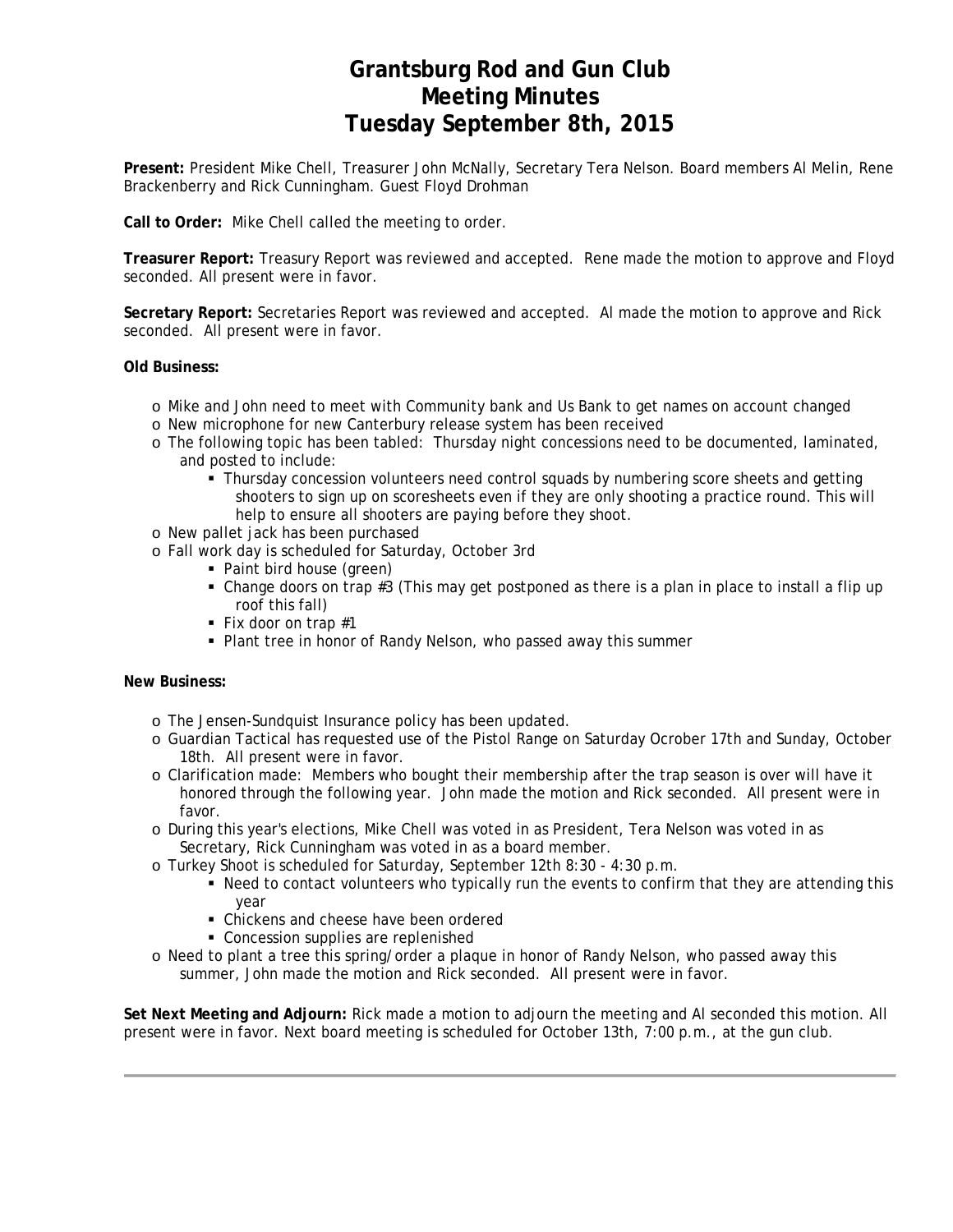## **Grantsburg Rod and Gun Club Meeting Minutes Tuesday August 11th, 2015**

**Present:** President Mike Chell, Treasurer Tera Nelson, Secretary Rick Cunningham. Board members Stoney Marek, Al Melin, Rene Brackenberry. Guest John McNally

**Call to Order:** Tera Nelson called the meeting to order.

**Treasurer Report:** Treasury Report was reviewed and accepted

**Secretary Report:** Secretaries Report was reviewed and accepted

### **Old Business:**

- o Mike and Tera need to meet with Community bank to get names on account changed
- o Fence was finished last month
- o Spare circuit boards for trap microphone receivers have been sent in for diagnose / repair.

#### **New Business:**

- o Need to order one new microphone for new Canterbury
- o Need to document, laminate and post the Thursday night concessions rules, including:
	- Thursday concession volunteers need control squads by numbering score sheets and getting shooters to sign up on scoresheets even if they are only shooting a practice round. This will help to ensure all shooters are paying before they shoot.
- o Need to buy a new pallet jack. Rick made the motion and Stoney seconded. Board agreed
- o Shoot ahead rules have been modified to allow shooters to shoot ahead up to three weeks in advance as opposed to two. Rick made the motion and Stoney seconded. Board agreed.
- o Fall work day is scheduled for Saturday, October 3rd
	- Paint bird house (green)
	- Change doors on east trap (This may get postponed as there is a plan in place to install a flip up roofs later this fall.)
	- **Fix door on west trap**
- o There has been suggestions, from members, to begin a walking archery course; however, the board agrees that we do not necessarily have the area for this. This will be discussed further if/when the board is approached with more interest.
- o John made a motion that during winter months the gun club buys the first round of drinks at the bar. Stoney seconded this motion. All were in favor.
- o Gun club will be used on August 22nd, 1 4 p.m. for a bachelor party. Rick will work the event and manage the details that day.
- o Fun night is scheduled for August 24th. Additional food will be brought to supplement the standard menu.
- o Turkey shoot is scheduled for September 12th
	- Sign-up sheet needs to be hung at club for volunteer workers
- o Need to have future discussions on possibly moving away from the newest trap house, due to complaints with shadows. This topic has been tabled until next month's meeting.
- o Tera Nelson submitted resignation as club treasurer with intentions of running for club secretary at elections on August 24th. Mike Chell appointed John McNally club treasurer for remaining 1 year term. Tera and John will meet with US Bank for the appropriate account updating.

**Set Next Meeting and Adjourn:** Tera Nelson made a motion to adjourn the meeting and Stoney seconded this motion. All present were in favor. Next board meeting is scheduled for September 8th, 7:00 p.m., at the gun club.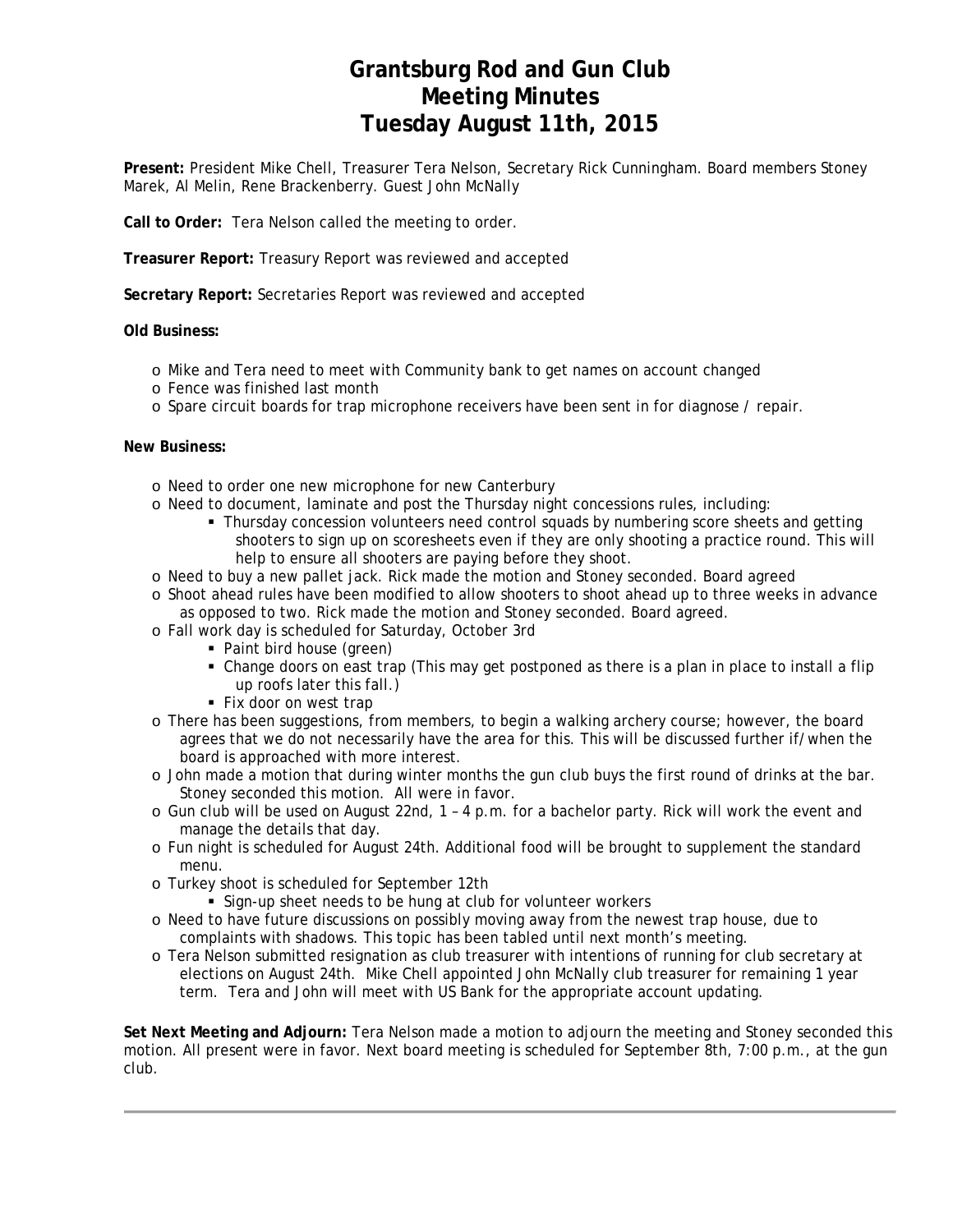## **Grantsburg Rod and Gun Club Meeting Minutes Tuesday July 14th, 2015**

**Present:** President Mike Chell, Treasurer Tera Nelson, Secretary Rick Cunningham. Board members Stoney Marek, Al Melin. Guests John McNally, Mike Jensen, Donny Wicklund

**Call to Order:** Mike Chell called the meeting to order.

**Treasurer Report:** Treasury Report was reviewed and accepted

**Secretary Report:** Secretaries Report was reviewed and accepted

### **Old Business:**

- o Dick Larson had reported on original gun club log building restoration
	- Siding has been preserved. Can be stained in future if desired but will likely require more maintenance if stained
	- Front entrance door still needs some work
- o Need to advertise old gun club lumber to see if we can get money for it
- o Need to talk with the school about allowing kids' gun club volunteering hours to count toward their community service. Rick Cunningham will talk with them this month.

#### **New Business:**

- o July 18th 100 bird shoot details
	- Kitchen will open at  $7:30$  a.m.
	- Shoot runs from 8 a.m. to 4 p.m.
	- **Supplies have been stocked / Beer has been ordered**
- o Mike and Tera need to meet with Community bank to get names on account changed
- o Mike Jensen gave a report on the 3 gun shoot that took place this month
	- Twelve shooters participated. About 31 rounds were shot.
	- Need to advertise better next time, but in general it was a good turnout/successful shoot
	- Next time may want to have one of the trap houses open so that participants can shoot trap while waiting for their turn to shoot
	- Tentatively planning to hold another event on August 22nd
- o Grudge match dates are now set:
	- Cushing/Grantsburg
		- **July 24th at Cushing**
		- **July 31st at Grantsburg**
	- Southfork/Grantsburg (per Donnie Wicklund)
		- August 14th at Grantsburg
		- August 21st at Southfork
- o President and secretary positions will be up for election in August, as well as one board member position
- o Thursday concession volunteers need control squads by numbering score sheets and getting shooters to sign up on scoresheets even if they are only shooting a practice round. This will help to ensure all shooters are paying before they shoot.
- o Fence will likely get finished this week
- o Need to purchase clay targets in next couple of weeks from Sunset Distributors
- o The DNR is going to use the rifle range on August 8th from 10:30 am noon for an introductory shooting course for Women. Stoney made the motion to allow this, Al Melin seconded, and all present were in favor.
- o Spare circuit board for trap microphone receiver will be sent in for diagnose / repair.
- o Topics tabled for discussion at next meeting or early fall:
	- Door on east trap house need to be changed out
	- Need to look into the 'free drink at board meetings' policy
- o Does the Thursday evening concessions worker need to be a paid, static worker?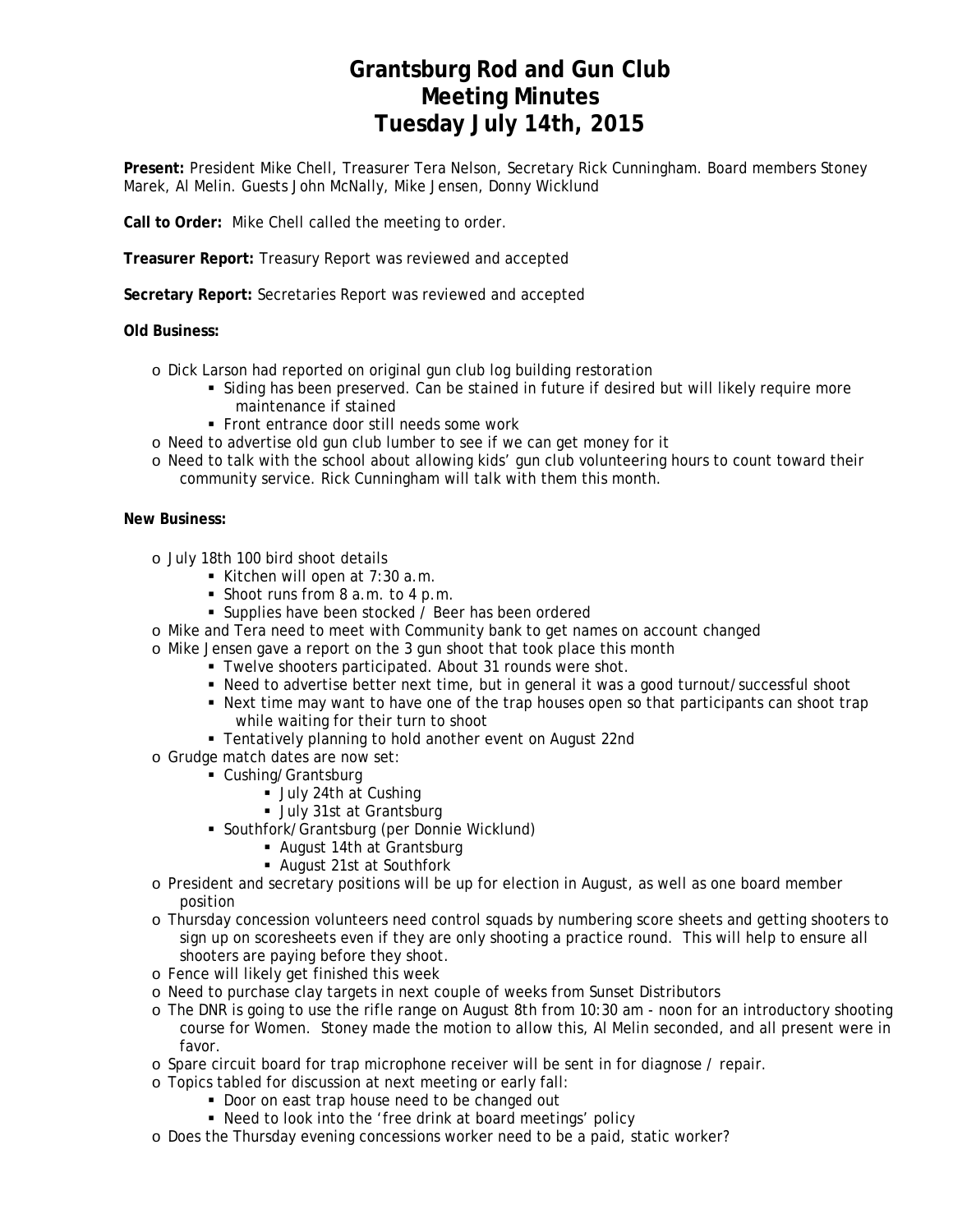**Set Next Meeting and Adjourn:** Mike Chell made a motion to adjourn the meeting and Stoney seconded this motion. All present were in favor. Next board meeting is scheduled for August 11th, 7:00 p.m., at the gun club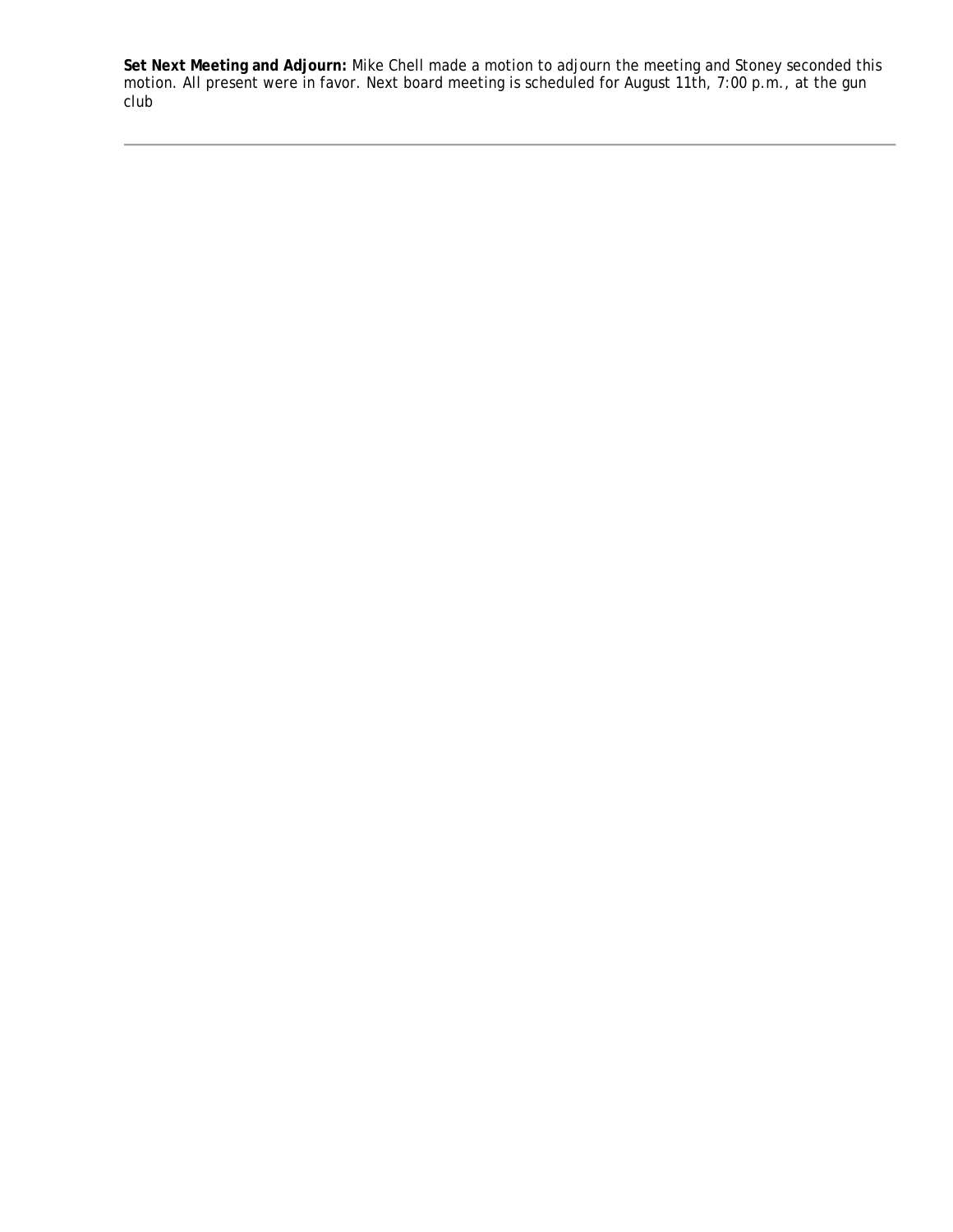## **Grantsburg Rod and Gun Club Meeting Minutes Tuesday June 9th, 2015**

**Present:** President Mike Chell, Vice President Jason Johnson, Treasurer Tera Nelson, Secretary Rick Cunningham. Board members Rene Brackenberry, Stoney Marek. Guests John McNally, Floyd Drohman, Dick Larson, John Dickenson

**Call to Order:** Jason Johnson called the meeting to order.

**Treasurer Report:** Treasury Report was reviewed and accepted

**Secretary Report:** Secretaries Report was reviewed and accepted

### **Old Business:**

- o Startup money (change for till) has been increased due to running out of change on Monday nights
- o Two new picnic tables have been made; there is one that needs to be hauled away
- o Advertisement for 100 bird shoot will run in the Indianhead Advertiser on June 4th and 11th and in the Scottsman on June 11th
- o Projects in progress:
	- Lean-to has been roughed in but need to put in doors
	- Fence slatting and all other lumber is at the club
	- Need to get one light bulb installed / Wiring has been completed
	- Light on post by shed has been installed

### **New Business:**

- o Dick Larson reported on original gun club log building restoration
	- Siding has been preserved. Can be stained in future if desired but will likely require more maintenance if stained
	- Front entrance door still needs some work
- o Need to advertise old gun club lumber to see if we can get money for them
- o John Dickenson reported on High school trap team
	- Won conference title and had three all-state shooters at state competition
	- Some shells are left over and payment will be made to gun club to cover costs as agreed
- o The Fire Department is going to put a cage at the gun club for aluminum cans
- o Need to talk with the school about allowing kids' gun club volunteering hours to count toward their community service
- o Need to purchase a pizza oven for gun club
- o Once we have the pizza oven, concessions will sell pizza at \$1 a slice on Thursday nights
	- Concession worker will determine what food will be sold on Thursday nights at very least Pizza will be available
	- Jason made a motion to have the Thursday night concession stand open on from 5 p.m. to 8 p.m. Rick seconded (this will be communicated to the youth league)
- o Board has confirmed that youth trap or skeet shooters (16 years of age and under), who shoot on Thursday night, pay \$3.50 per round
- o Rick made a motion to allow Monday night shooters to practice on the middle house during Monday night trap and Stoney seconded this motion. Shooters must pay for round and must find their own person to hand pull birds.
- o June 14th Indianhead Sunday Shoot details:
	- Shooting begins at 9:00 a.m. unless volunteers are available and want to start earlier
	- Only two houses will be used unless excessive waiting exists due to high shooter turn out
	- Concession supplies are covered
	- Volunteers still needed

**Set Next Meeting and Adjourn:** Mike Chell made a motion to adjourn the meeting and Jason seconded this motion. All present were in favor. Next board meeting is scheduled for July 14th, 7:00 p.m., at the gun club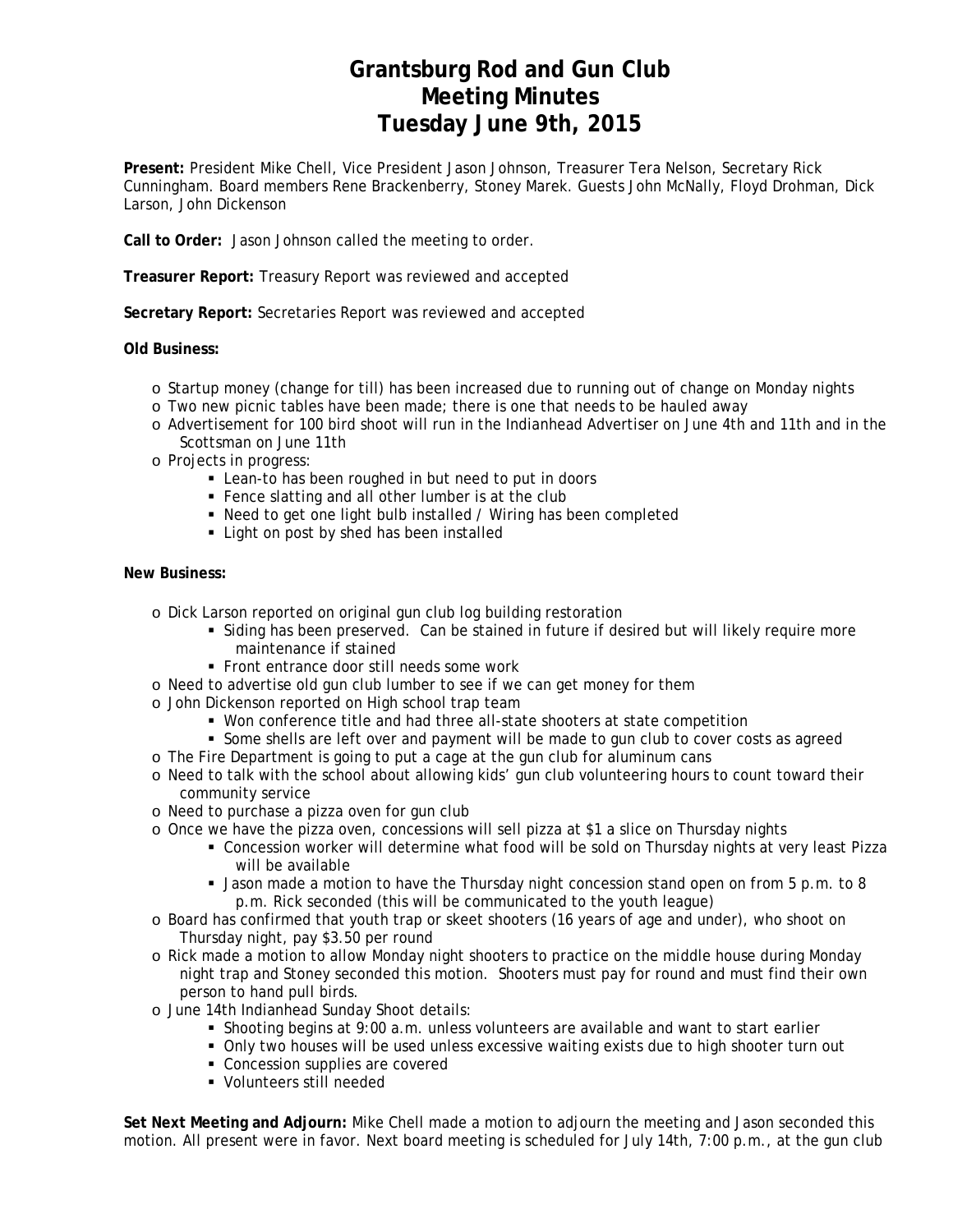# **Grantsburg Rod and Gun Club Meeting Minutes Tuesday May 12th, 2015**

**Present:** President Mike Chell, Vice President Jason Johnson, Treasurer Tera Nelson, Secretary Rick Cunningham. Board members Rene Brackenberry, Stoney Marek. Guests John McNally, Floyd Drohman

**Call to Order:** Mike Chell called the meeting to order.

**Treasurer Report:** Treasury Report was reviewed and accepted

**Secretary Report:** Secretaries Report was reviewed and accepted

**Old Business:**

- o Beer vendors have been paid
- o Four locks for trap houses were purchased and installed
- o New till has been purchased and programmed
- o Projects are still in progress:
	- List of supplies needed to finish lean-to has been ordered through Bass Lake
	- Fence slatting is in and other lumber is ordered to finish fence
	- Need to get one light bulb installed / Wiring has been completed
	- Need light on post by shed

#### **New Business:**

- o May need to increase startup money since change has been running low; will make this decision at next meeting
- o Need to list all servers and renewal dates in the concessions
- o Rick is taking over as agent for operators' licenses/beer management.
	- Jason Johnson made a motion to approve this, Stoney seconded this motion.
- o Tera will submit the \$100 to the Indianhead trap league form/money (allows Grantsburg gun club to participate in the Sunday trap league). Grantsburg will be hosting event on June 14th.
- o Thursday night concession sign up: calendars will be created and posted by concession stand. Voluntary sign up by those who have a server's license.
- o Need to repair one of the picnic tables. More details during next meeting.
- o Advertisement for 100 bird shoot will begin middle of June and turkey shoot will begin early August (newspapers, business, etc.)

**Set Next Meeting and Adjourn:** Mike Chell made a motion to adjourn the meeting and Jason seconded this motion. All present were in favor. Next board meeting is scheduled for June 9th, 7:00 p.m., at the gun club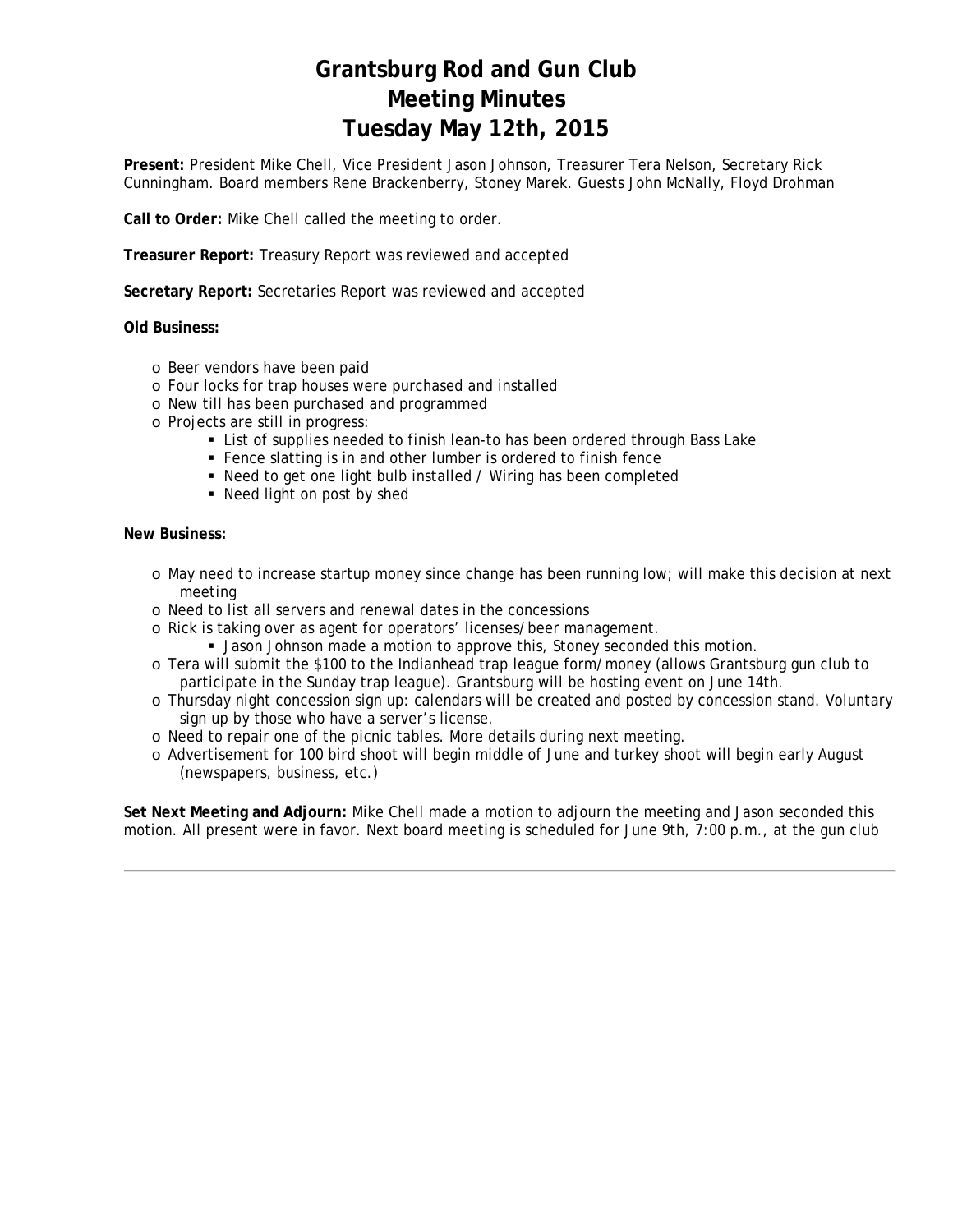## **Grantsburg Rod and Gun Club Meeting Minutes Tuesday April 12th, 2015**

**Present:** President Mike Chell, Vice President Jason Johnson, Treasurer Tera Nelson, Secretary Rick Cunningham. Board members Rene Brackenberry, Al Melin, Stoney Marek. Guests John McNally, Floyd Drohman and Mike Jensen

**Call to Order:** Mike Chell called the meeting to order.

**Treasurer Report:** Treasury Report was reviewed and accepted

**Secretary Report:** Secretaries Report was reviewed and accepted

### **Old Business:**

- o Board approved the purchase of a new lawnmower from the Village of Grantsburg
- o Leonard Lindquist has agreed to take the grounds keeper position for this season
- o Board approved the purchase of three new lights for the trap fields
- o Documented shooting rules have been modified, based on decisions made at the March 2015 Captain's meeting
- o A protocol has been created for winterizing the club and will be documented/posted
- o Three gun shoot is scheduled for July 11th. Start time yet to be determined. May need someone from the club to run concessions
- o Projects update:
	- List of supplies needed to finish lean-to has been ordered through Bass Lake
	- Fence slatting is in and other lumber is ordered to finish fence
	- Need to get one light bulb installed / Wiring has been completed
	- Need light on post by shed

#### **New Business:**

- o Beer delivery will be here within the next week. These bills have terms of net 15 and need to be paid prior to Board approval. John made the motion to approve this and Rick seconded.
- o Stoney made a motion to approve the purchase of four new locks for the trap houses. John seconded.
- o There is interest in having an elevated stand to practice archery out of. Need to purchase a good, durable target and build a set of stairs to the old skeet high house, as long as it doesn't cost more
- than \$400. Jason made motion to begin this work, Stoney seconded.
- o May be interest in a skeet league. More discussion needed.
- o The gun club needs to purchase a new till. John and Tera will do research on this.
- o Need to determine a sign up process for Thursday night concessions. Rick and Tera will tag team for the next 4 weeks, but a process needs to be solidified at the May board meeting.

**Set Next Meeting and Adjourn:** Mike Chell made a motion to adjourn the meeting and Jason seconded this motion. All present were in favor. Next board meeting is scheduled for April 14th, 7:00 p.m., at the gun club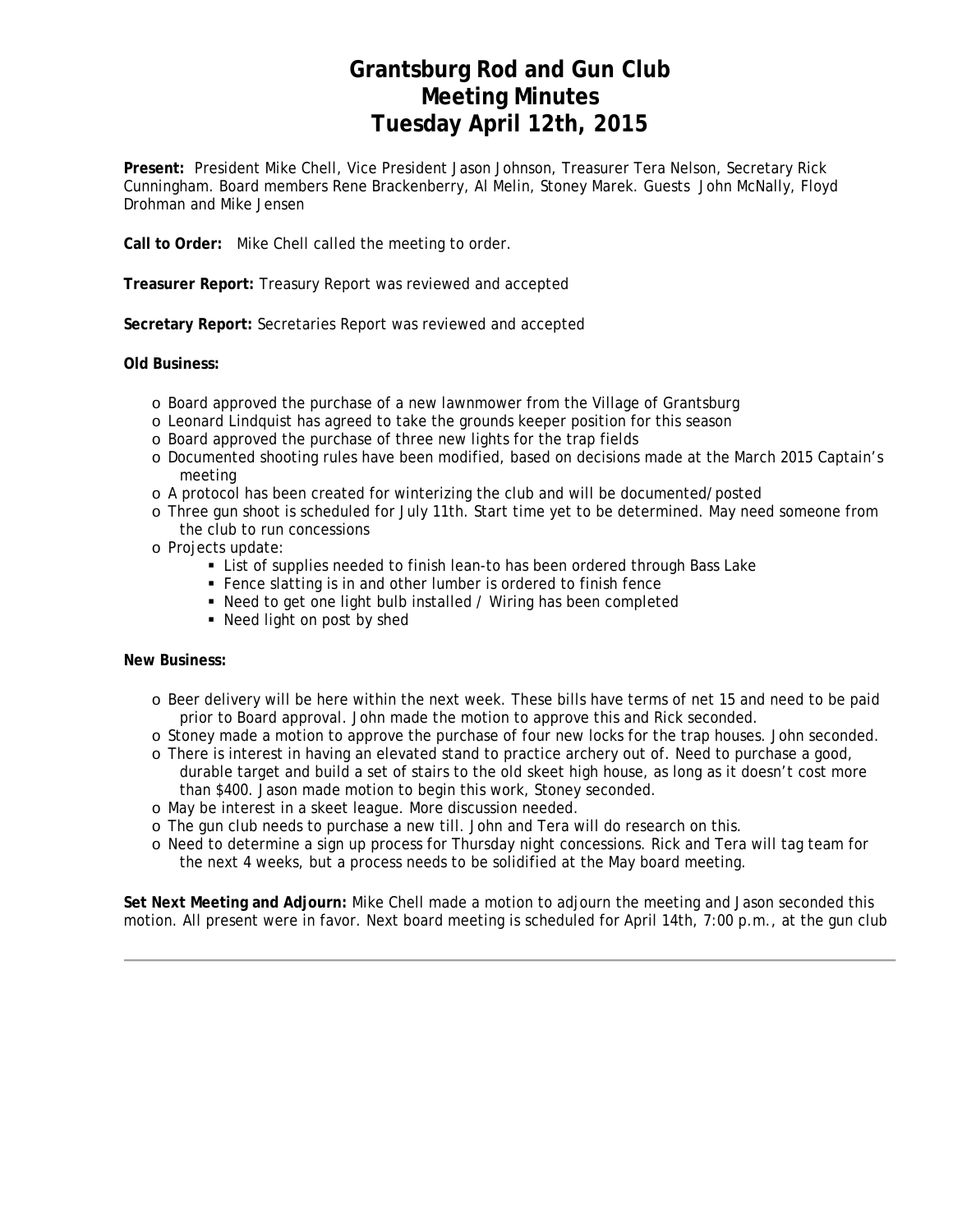## **Grantsburg Rod and Gun Club Meeting Minutes Tuesday March 10th, 2015**

**Present:** President Mike Chell, Vice President Jason Johnson, Treasurer Tera Nelson, Secretary Rick Cunningham. Board members Rene Brackenberry, Al Melin, Stoney Marek. Guests Kari Green, John McNally, Floyd Drohman

**Call to Order:** Mike Chell called the meeting to order.

**Treasurer Report:** Treasury Report was reviewed and accepted

**Secretary Report:** Secretaries Report was reviewed and accepted

### **Meeting Notes:**

- o Three gun planning meeting is at T-Dawgs on March 19th at 6:30 p.m. with Mike Jensen. Jason Johnson will represent the gun club.
- o Kari Green will work the concession stands on Monday nights during the trap season again this year. Her responsibilities are as follows:
	- Grocery shopping/Buying food and other supplies
	- Order and coordinate meat pick up from Daeffler's (Rick Cunningham will always pick up)
	- Deposit money at end of night at the bank
- o John McNally will manage the purchasing of beer
- o Tera Nelson will manage grocery shopping/prep for special events
- o Work day is scheduled for Saturday, April 4th 8:30 a.m.- ?
	- Kari Green will take care of food for the day
- o Trap youth league begins on April 7th
	- As of now, there are eight kids registered for the youth league
	- Kids will be able to shoot on Tuesdays or Wednesdays
	- The concession stand will not be manned, but there will be pop and candy bars for sale
- o First day of practice is April 16th
- o First day of trap league is May 11th, unless determined otherwise at the March 16th Captain's meeting
- o Mike Chell made a motion to pick up a new pump for the trap houses in order to pump out water when needed. Jason Johnson seconded this motion. All present were in favor.
- o Kari Green proposed that the gun club begins looking for a new grill. The current gas grill needs to be replaced. This will be a topic of discussion at the Captain's meeting, as well as April's board meeting.
- o John McNally proposed that the gun club should buy a semi commercial or commercial zero-turn lawnmower. This will be a topic of discussion at the Captain's meeting, as well as April's board meeting.
- o A lean-to has been proposed on the north side of the bird shed for mower storage. This will be addressed during work day.
- o Need to put up a fence between the skeet and trap ranges for Thursday night open shooting. Also, a sign has been proposed for Thursday night shooting guidelines while shooting Trap and Skeet simultaneously. Additional discussion around this work will take place in the future.
- o The following Trap rules were discussed and passed:
	- Scoring rule for "Top Gun" regarding the "drop one score" rule stands as is. Jason Johnson made the motion, Stoney seconded it, motion passed, with Rene Brackenberry voting 'nay'.
	- If league ends up with an odd number of teams before the first week of shooting, a vote at the Captains Meeting will decide whether you shoot against your average or not. If shoot against your average is preferred, the decimal point is dropped from your average for scoring purposes.
		- If you shoot your own team within the first few weeks, you will not know your average until week 4
	- Teams will shoot at 16 yards and 20 yards for the first two weeks of league. This is just clarification as the current rule was listed as only the first week.

**Set Next Meeting and Adjourn:** Mike Chell made a motion to adjourn the meeting and Jason seconded this motion. All present were in favor. Next board meeting is scheduled for April 14th, 7:00 p.m., at the gun club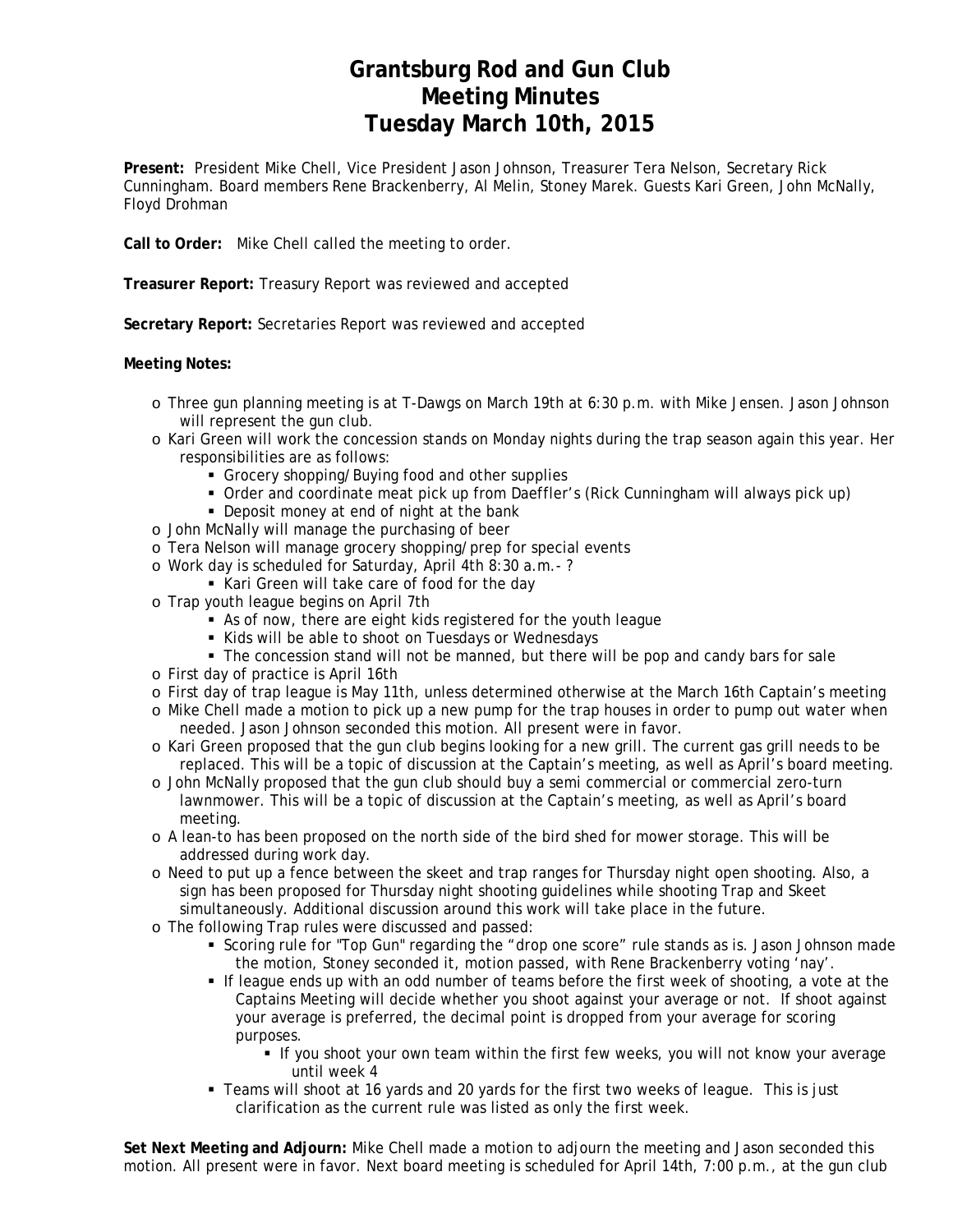**Reminder: Captain's meeting will be held at Hummer's on March 16th at 7:00 p.m. Agenda is as follows:**

- o Team sign up
- o Draw numbers
- o Upcoming dates (work night, first day of youth, first day of practice, first day of league)
- o Work day agenda (lights, wiring, taking chinking off of old building, maintenance the throwers, general cleanup, fence between skeet and trap range, lean-to, address dirt and seed situation)
- o Advertise youth league
- o Discussion on land sale: Should the board consider selling the northern most 4 acres to the village
- o Vote on shooting your average if there are an odd amount of teams
- o Discuss volunteers and suggestions to fill the position for lawn mower/grounds keeper, and what other responsibilities this will entail
- o Discuss archery league, interest and dates
- o Process for scheduling an event at the gun club
- o Looking for a lawnmower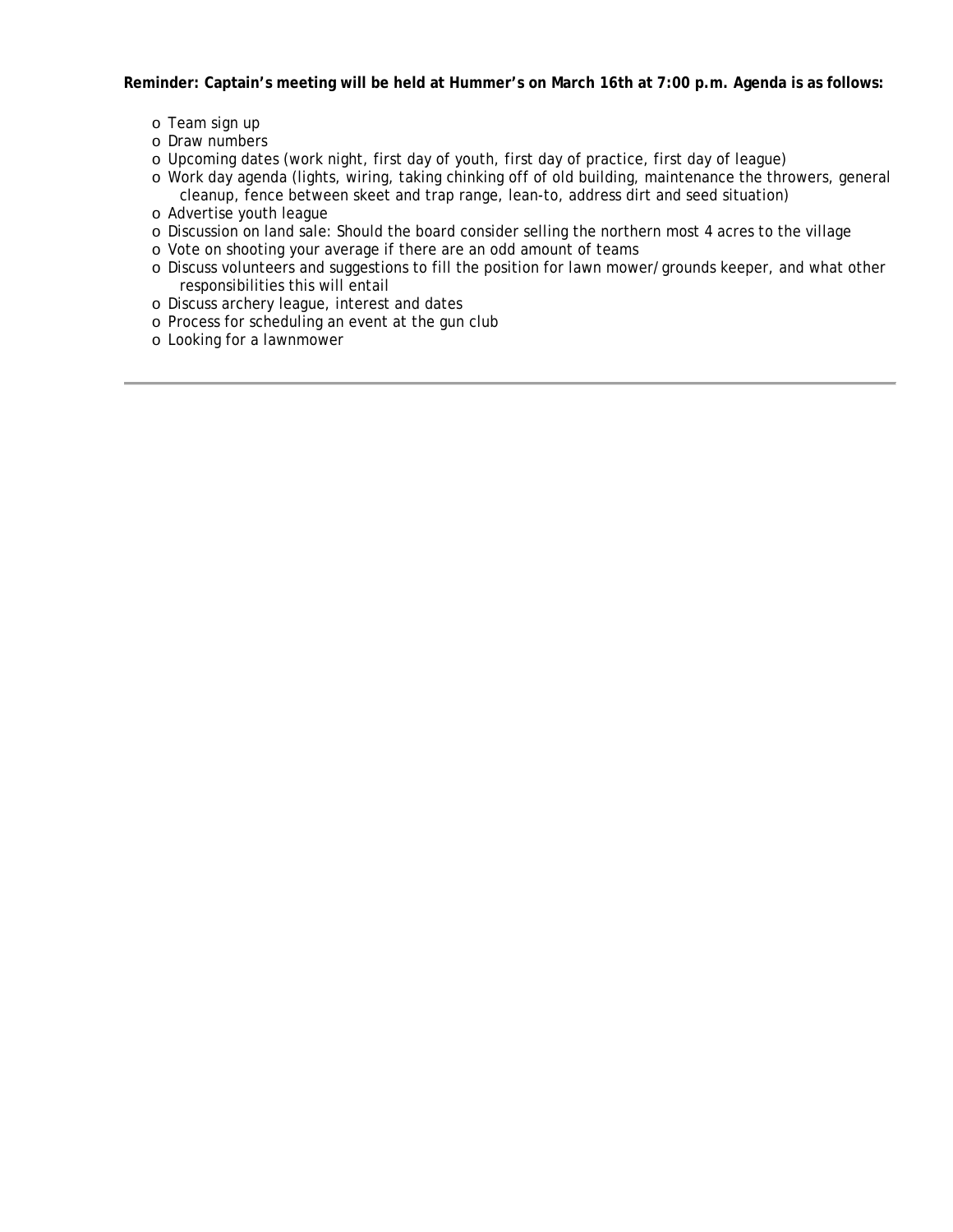## **Grantsburg Rod and Gun Club Meeting Minutes Tuesday February 10th, 2015**

**Present:** President Mike Chell, Vice President Jason Johnson, Treasurer Tera Nelson, Secretary Rick Cunningham. Board Members Stoney Marek, Rene Brackenberry, Al Melin, Guest Dick Larson.

**Call to Order:** Mike Chell called the meeting to order.

**Treasurer Report:** The treasury was reviewed and approved.

**Secretary Report:** Nothing to report.

### **Meeting Notes:**

- o Dick Larson attended the board meeting, as a representative of the Burnett CDAC hunting and conservation club , in order to discuss the following:
	- Need for deer management around the county and state area
	- General consensus is that the hunting population would like to see more deer
	- Need to push for a separation between private and public land management
	- Wildlife feeding ban: CWD stipulations don't "apply" to Burnett County, so the CDAC is asking to be removed from the feeding ban area
- o Meat raffles continue to make a great amount of money for the club. We will continue holding them at Hummer's on the first Friday of each month
- o Mike Chell has confirmed that Kathy Josephson and Kari Green have accepted their positions from last year once again, with responsibilities and pay to be the same.
- o Captains meeting will be held at Hummer's on Monday, March 16th, at 7:00 p.m.
	- Questions to be posed at the captain's meeting are as follows:
		- Does each person get to throw out one score at the end of the year?
		- Does missing two or three weeks in a row result in anything? A penalty of sorts?
- o The Grantsburg youth trap league has been approved by Grantsburg's school board. This will be a nine week program, beginning in April, with a state shoot the first weekend in June
	- The league will be associated with the Wisconsin state high school clay target association, but Grantsburg Rod and Gun club will run it
	- School keeps track of the money
	- Need to work out practice and shooting dates and will need to decide on two days that they can shoot for league
	- Floyd Drohman and volunteers will run/coach it
	- Concessions would be optional if there is a volunteer for it
	- Cost: \$3.50 per round and \$6 per box of shells
	- The club would like to see kids and parents from this league volunteering for gun club
- o Need to discuss archery league, interest, and dates
- o Need volunteers for removal of log house chinking at the gun club so that caulking can be finished
- o Need to schedule a work day at March's board meeting so that it can be advertised at the Captain's meeting

**Set Next Meeting and Adjourn:** Next meeting set for Tuesday, March 10, 2015, @ 6:00 p.m. at Hummers.

Minutes submitted by Tera Nelson.